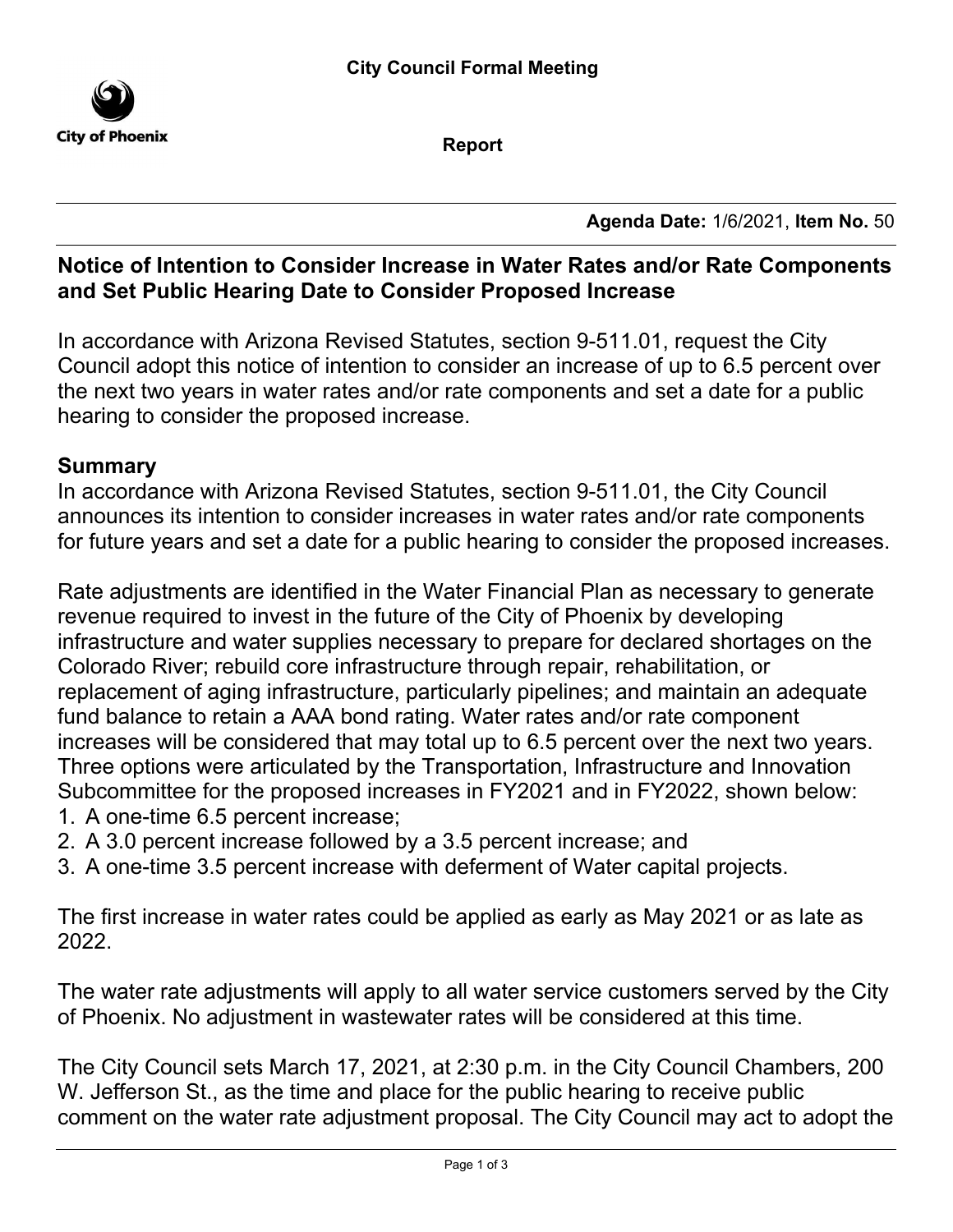proposed adjusted water rates and rate components upon the conclusion of the hearing.

Information detailing the proposed adjustments to the water rates and rate components, Financial Plans, and the Five-Year Water Capital Improvement Program will be available to the public at least 30 days in advance of the public hearing. The information will be available 30 days in advance of the public hearing on the City of Phoenix Water Services Department website: https://www.phoenix.gov/waterservices. The information will also be available to the public at least 30 days in advance of the public hearing in person at the City of Phoenix City Clerk Department, located at 200 W. Washington St., 15th floor, during normal business hours. Appointments are recommended during the pandemic and can be made by calling (602)262-3111.

#### **Concurrence/Previous Council Action**

On Oct. 20, 2020, the Citizens' Water/Wastewater Rate Advisory Committee recommended:

- · A zero percent water revenue increase for FY2021, based upon the five-year financial plan that includes a 6.5 percent increase in revenue for FY2022; and 3.5 percent increases in revenue for each of FYs 2023-25, by a 6-2 vote; and
- · A zero percent wastewater revenue increase for FY2021, based upon the five-year financial plan that includes zero percent wastewater revenue increases in each of FYs 2021-25, by a 6-2 vote.

On Dec. 2, 2020 the Transportation, Infrastructure and Innovation Subcommittee:

- · Recommended City Council approval of the Notice of Intention, by a 4-0 vote; and
- · Heard information on water resources, infrastructure and financial plans, and requested staff provide further information on three options for the proposed increase.

The additional information requested by the Subcommittee included any deferment of Capital Improvement Program projects that would be required, depending on the proposed increase selected. The City Council will hear a report on the infrastructure projects, financial plans and the other information requested by the Subcommittee on a future agenda.

## **Public Outreach**

The Water Services Department plans to conduct public outreach through virtual community meetings, social media, and online outreach in the months of January and February 2021.